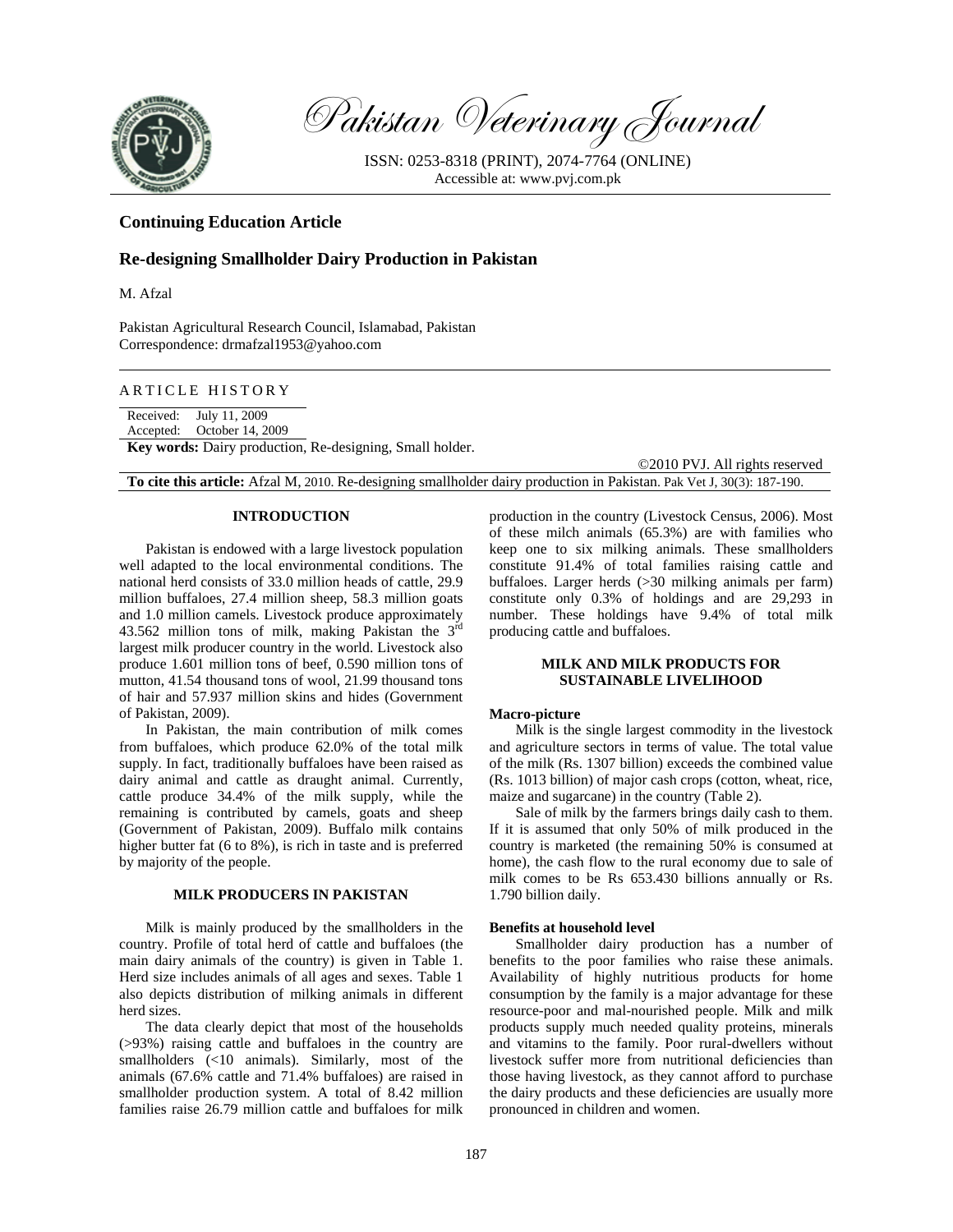| <b>Herd</b> |                   |             | <b>Total animals</b> |               |                | <b>Milking animals</b> |
|-------------|-------------------|-------------|----------------------|---------------|----------------|------------------------|
| size        | <b>Households</b> | Buffalo     | <b>Households</b>    | <b>Cattle</b> | <b>Buffalo</b> | Cattle                 |
| $1-2$       | 2545(42.5)        | 4.293(15.7) | 2668 (43.1)          | 4405 (14.9)   | 3788 (27.9)    | 3533 (26.8)            |
| $3-4$       | 1655(27.6)        | 5.770(21.1) | 1700 (27.5)          | 5.939(20.1)   | 3284 (24.1)    | 3072 (23.3)            |
| $5-6$       | 801 (13.4)        | 4.364(16.0) | 836 (13.5)           | 4.556(15.4)   | 1975 (14.5)    | 1863 (14.1)            |
| $7-10$      | 626(10.4)         | 5.096(18.6) | 619(10.0)            | 5.063(17.2)   | 1880 (13.8)    | 1783 (13.5)            |
| $11 - 15$   | 218(3.6)          | 2.734(10.0) | 207(3.4)             | 2.598(8.8)    | 883 (6.5)      | 802(6.1)               |
| $16-20$     | 75 (1.3)          | 1.331(4.9)  | 70(1.1)              | 1.234(4.2)    | 363(2.7)       | 346(2.6)               |
| 21-30       | 44 (0.7)          | 1.081(4.0)  | 46(0.7)              | 1.132(3.8)    | 338(2.5)       | 354(2.7)               |
| $31 - 50$   | 20(0.3)           | 0.764(2.8)  | 24(0.4)              | 0.923(3.1)    | 344(2.5)       | 381 (2.9)              |
| >50         | 12(0.2)           | 1.902(6.9)  | 18(0.3)              | 3.708 (12.5)  | 749 (5.5)      | 1055(8.0)              |
| Total       | 5996 (100.0)      | 27.335(100) | 6188 (100)           | 29.558 (100)  | 13604 (100)    | 13189 (100)            |

**Table 1: Herd profile of total and milking cattle and buffaloes in Pakistan\*** 

\*Adopted from Livestock Census (2006); Values in the parentheses indicate percentages.

**Table 2: Market value of different agricultural commodities (2008-09)\*** 

| <b>Commodity</b> | Production (2008-9)  | Per unit Value (rupees) | Total value (billion rupees) |
|------------------|----------------------|-------------------------|------------------------------|
| Cotton           | 11.819 million bales | $14,238 / \text{bale}$  | 168.279                      |
| Wheat            | 23.421 million tons  | $23,125$ / ton          | 541.611                      |
| Rice             | 6.952 million tons   | $19,208 / \text{ton}$   | 133.534                      |
| Maize            | 4.036 million tons   | $13,125 / \text{ton}$   | 52.973                       |
| Sugarcane        | 50.045 million tons  | $2,325 / \text{ton}$    | 116.355                      |
| Milk             | 43.562 million tons  | $30,000 / \text{ton}$   | 1306.860                     |
| Meat             | 2.843 million tons   | 150,000 / ton           | 426,450                      |

\*Adopted from Govt. of Pakistan (2008-2009) and sources in Ministry of Food and Agriculture.

Smallholder families earn additional income from sale of milk and it is in fact continuous source of cash flow on daily/weekly basis. Thus, day to day family expenditure is met from the income from sale of milk, while income from sale of crops is seasonal (Afzal, 2003). Livestock also add value to crop production, they are an important source of diversification and reduce the risk associated with crop failure particularly in rain-fed crop production. Dairy animals ensure better utilization of land, family labour and farm by-products. Livestock manure is used as fertilizer and is very important for the crop productivity, as it not only provides essential nutrients but also enhances effect of inorganic fertilizers by adding organic matter into the soils. The use of livestock dung as fuel is also very common in villages without gas, as the poor masses cannot afford to buy fuel wood. The animals also provide social security for the rural people and are source of financing sudden or periodic expenditures like hospitalization, marriage or school fee (Afzal, 2006).

#### **Smallholders dairying as source of empowerment**

Smallholders dairying can serve as empowerment for the rural people particularly women. Women contribute significantly in smallholders dairying, particularly in feeding and management of animals, milking and in some cases milk marketing. This results in involvement of women in economic activities resulting in their empowerment. Similarly, smallholder dairying provides opportunities for the rural people and even landless people to get involved into economic activities. Milk producer groups or dairy associations if present provide opportunities for the poor to get involved in the democratic process (Henriksen, 2009). Empirical evidence has suggested that strong producer organizations, particularly of milk, also empower the community in other aspects of life.

## **Smallholders dairying as a stimulus to the development of rural economy**

Smallholders dairying provides employment opportunities in the rural non-farm economy. Evidence suggests that each 20 litres of milk produced per day generates one full time wage employment. It also generates jobs indirectly related to milk production. Similarly, dairying also provides justification for rural investment like roads and communication by increasing the economic activity and bringing benefits to a larger population. Moreover, it results in transfer of money from urban to rural areas, thus strengthening rural-urban linkages. The money brought to farmers on daily or weekly basis through the sale of milk increases local spending by these farmers, stimulating local monetary economy in the rural areas (Henriksen, 2009).

## **IMPROVING SMALLHOLDERS DAIRYING**

The major challenge in developing smallholders dairying is improving profitability of the system. This can be achieved by improving milk marketing and increasing production per unit animal(s). Strategic interventions needed to achieve this goal are given below:

## **Establishment of milk producers organizations**

Two major issues of smallholder milk producers are access to market and technical knowledge and resource availability. As they have small quantity of milk to sell, they are not in a position to bargain for the fair price of their produce. Similarly, bringing technical and behaviourial changes in the large population of smallholders is a major challenge for any government and non-government organization. The evidence has shown that organizing smallholders milk producers into groups or associations can bring many advantages to the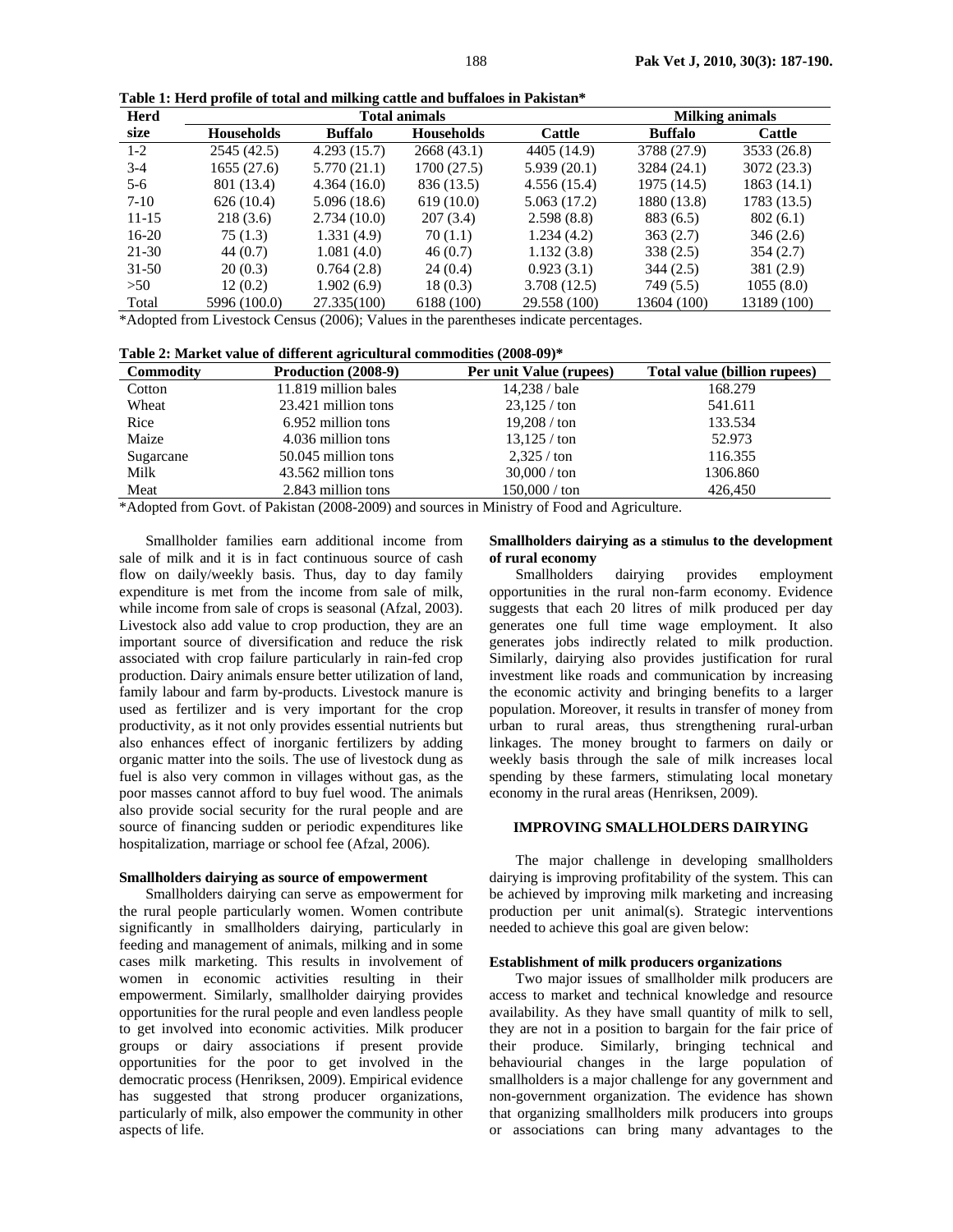producers themselves and also effectively improve the transfer of technical knowledge and skills. The main advantages of organizing smallholders milk producers into groups (Afzal, 2007a, Henriksen, 2009) include: i) Better price for the producers, ii) Better access to technical information, iii) Easy management of market outlet, iv) Improved credit facilitation, v) Enhanced advocacy, vi) Political empowerment, vii) Easy access to improved breeding services, viii) Better delivery of animal health services, ix) Improved supply of advisory services x) Cheaper supply of quality inputs and xi) Exchange of experience.

Thus, establishment of producers organizations is in fact, the basic necessity for the smallholder dairy development in the country. Social mobilization of communities *per se* or for some other purpose like credit distribution may not be useful. Milk producers group formation may be started around milk marketing in the first place, so that immediate benefits could be seen and realized by the participants and then other technical input, supplies and credit could be added. Anand Project in Indian Gujrat, Idara-e-Kissan (Hala Brand) and LDDB milk producers groups experience in Pakistan have amply shown the success of this intervention.

#### **Livestock feeding, fodder production and preservation**

Adequate and balanced feed is essential for obtaining maximum milk yield from the animal and this is probably the most neglected area in smallholder dairy production system in Pakistan. Both quality and quantity of the feed and fodder are important for getting good milk yield from dairy animals (Afzal, 2007b).

General feeding practice by smallholder dairy producers is offering animals with seasonal fodder (partial grazing is also common) and concentrate consisting of soaked cottonseed cakes and wheat bran (or bread waste) mixed with wheat straw. This does not offer a balanced nutrient supply to the lactating animals and thus the animal is not able to yield milk according to its genetic potential.

Fodder is the cheapest source of nutrients for animals. In Pakistan, 5 commonly used fodders are Oats and Berseem in winter and Maize, Sorghum and Millet in summer. Berseem is rich in protein but low in energy, while all other fodders are deficient in proteins but are good source of energy. Thus, concentrate feed formulation should be complementing the nutrient availability from the fodder. Nutrient availability also depends upon the stage of growth of the fodder. Generally, most fodders have higher protein contents in early stage of their life (except fodder biomass) and the contents of indigestible nutrients increase as the plant matures. Furthermore, minerals should be given to dairy animals for optimum productive and reproductive performance. This could be done either by offering mineral mixture daily in the concentrate ration or mineral blocks could be placed in mangers for the animals to lick at their will.

Good quality fodder in sufficient quantity is usually available to the dairy animals in smallholders set up for about 4 months in a year i.e. mid February to mid-April and then July-August. For the rest of the year, either quantity or quality is an issue. The fodder deficiency becomes particularly acute in May-June and NovemberDecember. This situation is compounded by the cut and carry system of fodder smallholders normally follow. The situation could be improved significantly following silage and hay making at the producer level organizations.

## **Dairy animals**

Dairy animals are the most important assets of the landless milk producers. Animals vary in their genetic potential for milk production. Thus, good quality animals with higher genetic potential should be maintained by the smallholder dairy producers.

Beside nutrition and genetic potential, the management of the animal is important for good milk yield. The animal should be provided proper, comfortable and clean housing with facilities for free access to clean water and feed round the clock. Animal should be protected from extreme weather particularly in hot summer, as it adversely affects feeding and milk production. Animals should be rebred within 3-4 months following parturition to obtain optimum milk yield. If the animal does not come in heat by  $4<sup>th</sup>$  month following parturition, the farmer should consult the Veterinarian. To obtain better milk yield in the next generation (daughter), the breeding should be done through Artificial Insemination (AI) with semen from a proven bull. If AI is not available or semen quality is questionable, natural breeding with a good pedigreed bull may be undertaken.

#### **Milking equipment and milk collection centres**

Milk is an excellent food for humans and the same is true for bacteria also. The unprocessed and un-chilled raw milk has very short shelf life and usually gets sour within 4 to 6 hours due to bacterial growth. Clean milk production, handling and transport are thus very important. While it is essential that animal, particularly its udder and teats are cleaned before milking and milkman washes its own hands, cleaning of utensils used in milking, storage and transport are of utmost importance in clean milk production and supply. Various utensils are used for the purpose but buckets and cans are more commonly used. Seamless utensils are easy to clean and should preferably be used.

Establishment of milk collection centres at the community has fuelled the formation of milk producers groups at many sites (Afzal, 2007a; Afzal, 2008). The producers get an easy access to the milk chilling facility extending its shelf-life and since milk is collected at one site in sufficient quantity, the buyer is normally willing to pay higher price. Thus, farmers get higher return from the sale of milk. Furthermore, these centres can also work as hub of other input/output supply depots. Fodder seed, fertilizer, feed and small equipments can also be sold from this place. The success of these centres lies in how these centres are managed. If these centres are managed by the communities and returns from these centres are passed back to the producers, this could be a major success, which again requires strong and participating communities of milk producers (Afzal, 2008).

## **Imparting technical knowledge and skills focusing on women**

Knowledge and skills are the basics for improving the efficiency of the system. Improving knowledge and skills